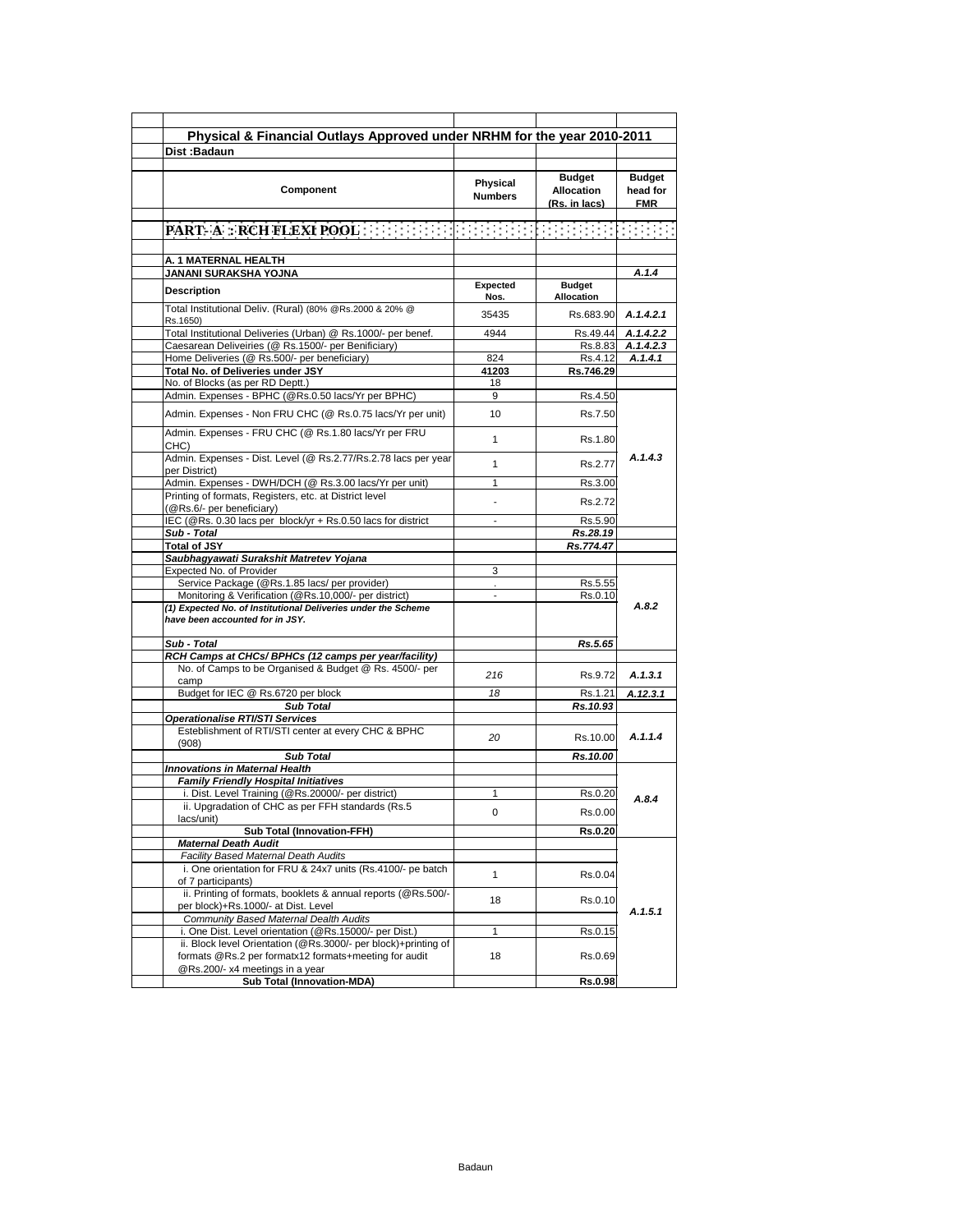| Component                                                                                                          | Physical<br><b>Numbers</b> | <b>Budget</b><br><b>Allocation</b><br>(Rs. in lacs) | <b>Budget</b><br>head for<br><b>FMR</b> |
|--------------------------------------------------------------------------------------------------------------------|----------------------------|-----------------------------------------------------|-----------------------------------------|
| <b>Pregnant Women &amp; Child Tracking</b>                                                                         |                            |                                                     |                                         |
| i. Orientation Workshop                                                                                            |                            |                                                     |                                         |
| (a) At Dist. Level<br>(b) At Block Level @ Rs.6500/- block                                                         | 1<br>18                    | Rs.0.30<br>Rs.1.17                                  | A.10.3                                  |
|                                                                                                                    | 13140                      |                                                     |                                         |
| ii. Printing of formats (730 format/block @Rs.2 per format)                                                        |                            | Rs.0.26                                             |                                         |
| Sub Total (Innovation-Preg. Women & child tracking)                                                                |                            | Rs.1.74                                             |                                         |
| Strengthening of Sub Centers Accridited under JSY<br>Dissemination meeting in the District @ Rs 5000/-             | 1                          | Rs.0.05                                             |                                         |
| Upgradation of Sub Centre in Dist (From State Level)                                                               | 38                         | Rs.0.00                                             | A.1.1.5                                 |
| Sub Total (Innovation-S.C. Accridited under JSY))                                                                  |                            | Rs.0.05                                             |                                         |
| Sub Total (Innovation in Maternal Health)                                                                          |                            | Rs.2.97                                             |                                         |
| Sub-Total (Maternal Health)                                                                                        |                            | Rs.804.02                                           |                                         |
| A.2 CHILD HEALTH<br>Comprehensive Child Survival Programme (CCSP)                                                  |                            |                                                     |                                         |
| CCSP Training - FBNC (in 1st & 2nd phase districts only)                                                           |                            |                                                     |                                         |
| Training Site - District Women Hospital                                                                            |                            |                                                     |                                         |
| Expected No. of Participants                                                                                       | 54                         |                                                     |                                         |
| No. of Batches to be Organised and Budget @ Rs.12,000 per                                                          |                            |                                                     | A.11.5.2                                |
| Batch                                                                                                              | 9                          | Rs.1.08                                             |                                         |
| No. of Batches to be Supervised and Budget @ Rs.3,200 per                                                          | 3                          | Rs.0.10                                             |                                         |
| Batch<br>Sub - Total                                                                                               |                            | Rs.1.176                                            |                                         |
| Training at Medical College under CCSP Prog                                                                        |                            |                                                     |                                         |
| Support staff to Medical Collage                                                                                   |                            | Rs.0.00                                             | A.11.5.2                                |
| Physicians training/F-IMNCI                                                                                        |                            | Rs.0.00                                             |                                         |
| <b>Sub Total</b>                                                                                                   |                            | Rs.0.000                                            |                                         |
| CCSP Training - NSSK (in 3rd phase districts only)<br>Training Site - District Women Hospital                      |                            |                                                     |                                         |
| <b>Expected No. of Participants</b>                                                                                |                            |                                                     |                                         |
| No. of Batches to be Organised and Budget @ Rs.38,500 per                                                          | 0                          | Rs.0.00                                             | A.11.5.5                                |
| Batch                                                                                                              |                            |                                                     |                                         |
| No. of Batches to be Supervised and Budget @ Rs.3,500 per                                                          | 0                          | Rs.0.00                                             |                                         |
| Batch<br>Sub - Total                                                                                               |                            | Rs.0.00                                             |                                         |
| CCSP Training of ASHAs, ANMs, LHVs - (1st & 2nd                                                                    |                            |                                                     |                                         |
| <b>Phase Districts)</b>                                                                                            |                            |                                                     |                                         |
| Expected No. of Participants (approx. 24 per batch)                                                                | 800                        |                                                     |                                         |
| No. of Batches to be Organised and Budget @ Rs.1,65,000 per<br>Batch                                               | 32                         | Rs.52.80                                            | A.11.5.1                                |
| No. of Batches of ToT and Budget @ Rs.2,39,000 per Batch                                                           | 1                          | Rs.2.39                                             |                                         |
| Sub - Total                                                                                                        |                            | Rs.55.19                                            |                                         |
| CCSP Training of ASHAs, ANMs, LHVs - (3rd Phase                                                                    |                            |                                                     |                                         |
| Districts)                                                                                                         |                            |                                                     |                                         |
| Expected No. of Participants (approx. 24 per batch)<br>No. of Batches to be Organised and Budget @ Rs.1,65,000 per | 0                          |                                                     | A.11.5.1                                |
| Batch                                                                                                              | 0                          | Rs.0.00                                             |                                         |
| No. of Batches of ToT and Budget @ Rs.2,39,000 per Batch                                                           | 0                          | Rs.0.00                                             |                                         |
| Sub - Total                                                                                                        |                            | Rs.0.000                                            |                                         |
| CCSP Training of Supervisors (in 1st & 2nd phase<br>districts only)                                                |                            |                                                     |                                         |
| No. of Batches (16 participants) to be Organised and Budget @                                                      | 8                          | Rs.1.960                                            |                                         |
| Rs.24,500 per Batch<br>No. of Batches to be Supervised and Budget for Observer Visit                               |                            |                                                     | A.11.5.1                                |
| @ Rs.3,200 per Batch                                                                                               | 2                          | Rs.0.06                                             |                                         |
| Sub - Total                                                                                                        |                            | Rs.2.024                                            |                                         |
| <b>Site Stregthening</b>                                                                                           |                            |                                                     |                                         |
| Strengthening of FBNC/NSSK Site (@ Rs.30,000/- per site)                                                           | 1                          | Rs.0.30                                             | A.11.5.1                                |
| Strengthening of CCSP Training Site (@ Rs.2,33,500/- per site)                                                     | $\mathbf{1}$               | Rs.2.34                                             |                                         |
| <b>Sub Total</b>                                                                                                   |                            | Rs.2.64                                             |                                         |
| Establishment, Operationalisation & Construction of SNCU                                                           |                            |                                                     |                                         |
| Establishment and Operating Exp. Of old SNCU in 7 Dist.                                                            | 0                          | Rs.0.0                                              | A.2.2                                   |
| @Rs.25 lacs                                                                                                        |                            |                                                     |                                         |
| Construction of of new SNCU in 5 Dist. (@Rs.30 lacs)<br>Sub - Total                                                | 0                          | Rs.0.0                                              | A.9.2.2                                 |
| Infant death audit (Aligarh & Banda only)                                                                          |                            | Rs.0.0                                              |                                         |
| No. of blocks in the district                                                                                      | 0                          | Rs.0.0                                              | A.2.8                                   |
| Sub - Total                                                                                                        |                            | Rs.0.00                                             |                                         |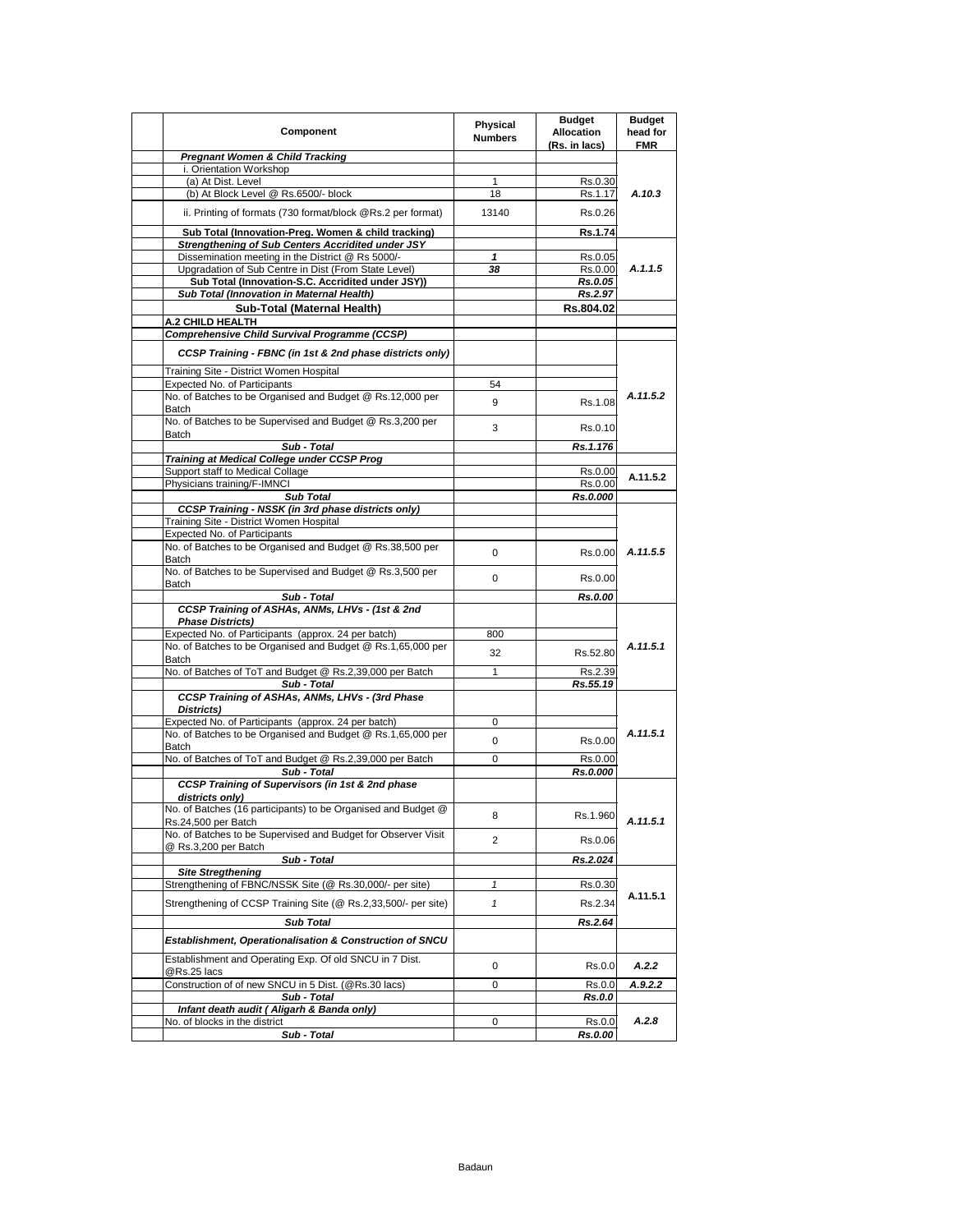| Component                                                                                                                  | Physical<br><b>Numbers</b> | <b>Budget</b><br><b>Allocation</b><br>(Rs. in lacs) | <b>Budget</b><br>head for<br><b>FMR</b> |
|----------------------------------------------------------------------------------------------------------------------------|----------------------------|-----------------------------------------------------|-----------------------------------------|
| Infant & Young Child feeding (IYCF)                                                                                        |                            |                                                     |                                         |
| Mass Awareness Campaign during World Breastfeeding Week                                                                    | $\mathbf{1}$               | Rs.0.50                                             | A.2.5                                   |
| Sub - Total                                                                                                                |                            | <b>Rs.0.50</b>                                      |                                         |
| <b>Supportive Supervision through Reputed Institutions</b>                                                                 |                            |                                                     |                                         |
| (for 1st & 2nd pase districts only)<br>One Supervisor per block @ Rs.5,000/- p.m. for 12 months                            | 0                          | Rs.0.0                                              |                                         |
| Mobility for supervisors @ Rs.3,000/- p.m. for 12 months                                                                   | 0                          | Rs.0.0                                              |                                         |
| Institutional support @ Rs.5,000/- p.m. for 12 months                                                                      | 0                          | Rs.0.0                                              |                                         |
| Sub - Total                                                                                                                |                            | Rs.0.00                                             |                                         |
| Sub-Total (CCSP)                                                                                                           |                            | Rs.61.53                                            |                                         |
| Implementation of Bal Swasthya Poshan Mah (BSPM)                                                                           |                            |                                                     |                                         |
| Joint Meetings of Health & ICDS - 2 Planning Meetings at<br>District Level in a year @ Rs. 5000/- per meeting for 2 Rounds | 1 Dist.                    | Rs.0.10                                             |                                         |
| Joint planning meeting of health and ICDS at Block level Rs.<br>2000 per meeting for 2 rounds                              | 18 Blocks                  | Rs.0.72                                             |                                         |
| Joint Orientation of ASHAs & ANMs (@Rs. 25/- per participant)<br>for 2 Rounds                                              | 3246 ANM and<br>AWW        | Rs.1.62                                             | A.2.7                                   |
| Printing of Guidelines, Reporting & Monitoring Formats (@<br>Rs.2,000/- per block/round) for 2 rounds                      | 18 Blocks                  | Rs.0.72                                             |                                         |
| Dissemination meeting at District level Rs. 5000 per meeting<br>per District for 2 Rounds                                  | 1 Dist.                    | Rs.0.10                                             |                                         |
| Sub - Total                                                                                                                |                            | Rs.3.26                                             |                                         |
| <b>School Health Programme</b>                                                                                             |                            |                                                     |                                         |
| Total No. of Blocks in the district<br>No. of Schools to be covered (60 Schools per block)                                 | 18<br>1080                 |                                                     |                                         |
| District Sensitization workshop                                                                                            |                            | Rs. 0.15                                            |                                         |
| Contingencies for printing of Health Card, etc. (@Rs.500/- per                                                             |                            |                                                     |                                         |
| school)                                                                                                                    | 1080                       | Rs. 5.40                                            |                                         |
| Budget for Mobility (@Rs.300 per visit x 1 visit)                                                                          | 1080                       | Rs. 3.24                                            |                                         |
| Sub Total (Prog. Implementation)                                                                                           |                            | Rs. 8.79                                            |                                         |
| Traning program for 40 schools per block (where<br>program is already running)                                             | 720                        |                                                     |                                         |
| Training of District Trainers- Honorarium to district traininer @<br>Rs. 350 *2days                                        | 3                          | Rs. 0.02                                            |                                         |
| Honorarium to traininees from block@ Rs. 400 *2days per<br>block                                                           | 54                         | Rs. 0.43                                            | A.2.4                                   |
| Training of Block Trainers - Honorarium to block resource<br>persons @ Rs. 300 *2days*2 batches per block                  | 54                         | Rs. 0.65                                            |                                         |
| Honararium to Teachers @ Rs. 250*2 teachers per school *2<br>days                                                          | 1440                       | Rs. 7.20                                            |                                         |
| <b>Sub Total (Training)</b>                                                                                                |                            | Rs. 8.30                                            |                                         |
| For training program unspent balance is available at the district                                                          |                            | Rs. 5.29                                            |                                         |
| <b>Actual Allocation for training</b>                                                                                      |                            | Rs. 3.01                                            |                                         |
| Weighing scale, Ht./Wt Charts, Measuring tape etc. @ Rs1000                                                                | 360                        | Rs. 0.00                                            |                                         |
| per school x 20 new schools/block                                                                                          |                            |                                                     |                                         |
| Procurement of IFA tablets (30 mg tablets) for all schools                                                                 | 16200000                   | Rs. 0.00                                            |                                         |
| Procurement of deworming tablets for all schools<br><b>Sub Total (Procurement)</b>                                         | 324000                     | Rs. 0.00<br>Rs. 0.00                                |                                         |
| Total                                                                                                                      |                            | Rs. 11.80                                           |                                         |
| Sub-Total (Child Health)                                                                                                   |                            | Rs.76.59                                            |                                         |
| A3. Family Planning                                                                                                        |                            |                                                     |                                         |
| <b>Terminal/Limiting Methods</b>                                                                                           |                            |                                                     | A.3.1                                   |
| Dissemination of manuals on sterilization standards & quality<br>assurance of sterilization services                       | 1                          | Rs. 0.40                                            | A.3.1.1                                 |
| NSV Camps in Districts (6 camps/dist. @ Rs.35,000/- per camp)                                                              | 6                          | Rs. 2.10                                            | A.3.1.3                                 |
| Compensation for Female Sterilization                                                                                      | 4154                       | Rs. 41.54                                           | A.3.1.4                                 |
| Compensation for Male Sterilization                                                                                        | 132                        | Rs. 1.98                                            | A.3.1.5                                 |
| Accrediation of private providers of sterilization services<br>Female Sterilization                                        |                            | Rs. 0.25                                            | A.3.1.6                                 |
| Male Sterilization (NSV)                                                                                                   |                            | Rs. 0.05                                            |                                         |
| <b>Spacing Methods</b>                                                                                                     |                            |                                                     | A.3.2                                   |
| IUD services at health facilities/compensation                                                                             | 38883                      | Rs. 7.78                                            | A.3.2.2                                 |
| Accrediation of private providers of IUD services<br>Family Welfare Counsellor@9000 per month                              | 2                          | Rs. 0.03<br>Rs. 2.16                                | A.3.2.3                                 |
| Sub Total                                                                                                                  |                            | Rs. 56.29                                           | A.9.1.5                                 |
| <b>PCPNDT and Sex-Ratio</b>                                                                                                |                            |                                                     |                                         |
| Visit of District Inspection & Monitoring Committee                                                                        | 10                         | Rs. 0.10                                            | A.8.1                                   |
| Sensitization Workshop at District level<br>Organising Competions at Inter/Degree Colleges                                 | 1<br>3                     | Rs. 0.40<br>Rs. 0.10                                |                                         |
|                                                                                                                            |                            |                                                     |                                         |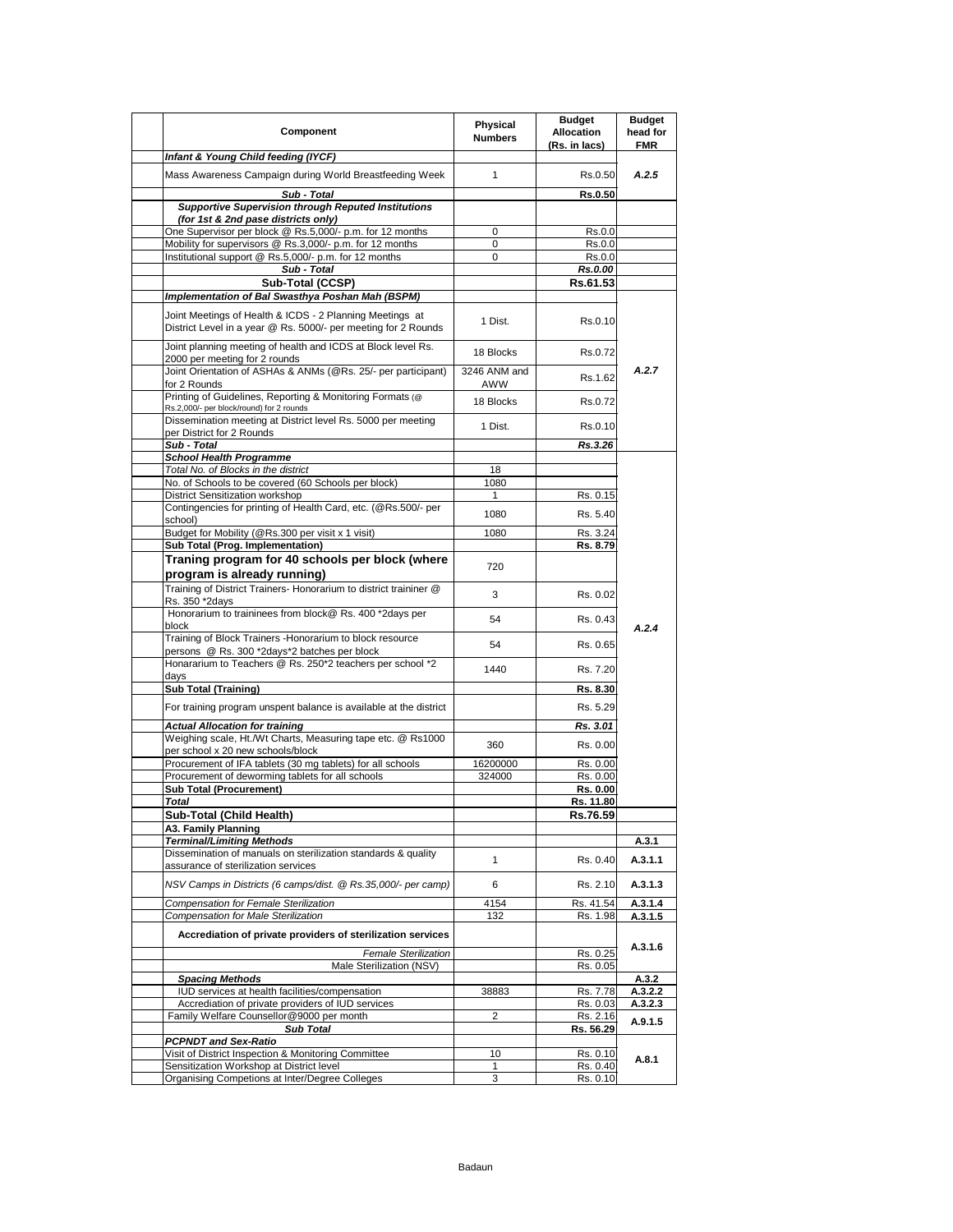| Component                                                                                                   | Physical<br><b>Numbers</b> | <b>Budget</b><br><b>Allocation</b><br>(Rs. in lacs) | <b>Budget</b><br>head for<br><b>FMR</b> |
|-------------------------------------------------------------------------------------------------------------|----------------------------|-----------------------------------------------------|-----------------------------------------|
| Orientation of members of Dist advisory committee at Division                                               |                            | Rs. 0.00                                            |                                         |
| <b>IEC Activities &amp; Conigency</b>                                                                       |                            |                                                     |                                         |
| <b>IEC Activities</b>                                                                                       |                            | Rs. 0.40                                            |                                         |
| Contigency                                                                                                  |                            | Rs. 0.04                                            | A.12.4                                  |
| TA/DA to Dist. level Staff for attending workshop, training,<br>meetings                                    |                            | Rs. 0.20                                            |                                         |
| <b>Sub Total</b>                                                                                            |                            | Rs. 1.24                                            |                                         |
| <b>Sub-Total (Family Planning)</b>                                                                          |                            | Rs.57.53                                            |                                         |
| A.4 ARSH                                                                                                    |                            |                                                     |                                         |
| Saloni Scheme                                                                                               |                            |                                                     |                                         |
| No. of Blocks in District                                                                                   | 18                         |                                                     | A.4.1                                   |
| No. of Schools to be covered (10 Schools per block)                                                         | 180                        |                                                     |                                         |
| No. of Benificiaries (150 per school)                                                                       | 27000                      |                                                     |                                         |
| Sensitization Workshop at District level                                                                    | 1                          | Rs. 0.15                                            |                                         |
| Budget for Visit of Medical Team (@Rs.300/- per visit x 2 visits<br>per school)                             | 360                        | Rs. 1.08                                            | A.4.2                                   |
| Budget for Preparing Saloni Sabha (Rs.300/- p.m. per school x<br>10 months)                                 | 1800                       | Rs. 5.40                                            |                                         |
| Procurement of IFA tablets (100 mg tablets) for all schools                                                 | 1296000                    | Rs.0.00                                             |                                         |
| Procurement of deworming tablets for all schools 2 tab/Benf.                                                | 54000                      | Rs.0.00                                             | A.13.2.5                                |
| Sub-Total (Adolescent Health)                                                                               |                            | Rs.6.63                                             |                                         |
| A.5 Urban RCH                                                                                               |                            |                                                     |                                         |
| Urban RCH plan /activities                                                                                  |                            |                                                     |                                         |
| <b>Building</b>                                                                                             | 1                          | 0.84                                                |                                         |
| Manpower(1Doctor @ 24000/month,1Staff Nurse@<br>15000/month,2 ANMs@9000/month,2 Security guards @           | 1                          | 8.52                                                |                                         |
| 4000/month, 1 Ayah 4000/month, & 1 Sweeper 2000/month                                                       |                            |                                                     |                                         |
| Other Expenses                                                                                              | 1                          | 0.41                                                | A.5.1                                   |
| <b>IEC</b>                                                                                                  |                            |                                                     |                                         |
|                                                                                                             | $\mathbf{1}$               | 0.15                                                |                                         |
| <b>Subtotal</b>                                                                                             |                            | 9.92                                                |                                         |
| The cost of Drugs(Rs 10,000/month/Health post) and consumables(Rs 3,000/month/Health Post) for              |                            |                                                     |                                         |
| Urban RCH amounting to Rs 1.56 Lacs would be met from the Mission Flexipool                                 |                            |                                                     |                                         |
| <b>A9. INFRASTRUCTURE &amp; HR</b>                                                                          |                            |                                                     |                                         |
| <b>Contractual Staff &amp; Services</b>                                                                     |                            |                                                     |                                         |
| <b>Position</b><br>Contractual ANM (@Rs.9000/- pm)                                                          | No.                        | <b>Budget</b>                                       |                                         |
| Staff Nurse in the district (@Rs.15000/- pm)                                                                | 60<br>30                   | Rs. 64.80<br>Rs. 54.00                              | A.9.1.1<br>A.9.1.3                      |
| MBBS (Male/Female) @ Rs.30000/- pm                                                                          | 13                         | Rs. 46.80                                           |                                         |
| Specialist at On Call basis for CHC (@ Rs.1000/- per visit) No.                                             |                            | Rs. 1.00                                            |                                         |
| of calls for 6 moths                                                                                        | 100                        |                                                     |                                         |
| Specialist at On Call basis for Dist. Hospital (Male)/DCH(@                                                 |                            | Rs. 2.00                                            |                                         |
| Rs.1000/- per visit)                                                                                        | 200                        |                                                     | A.9.1.4                                 |
| Specialist at Dist. Hospital (Male)/DCH(@ Rs.40000/- pm for<br>MS/MD/MDS & @Rs.35000/- for Diploma holders) | 2                          | Rs. 8.40                                            |                                         |
| Specialist at DWH/DCH (@ Rs.40000/- pm for MS/MD/MDS &                                                      |                            |                                                     |                                         |
| @Rs.35000/- for Diploma holders)/MBBS(LMO if already on                                                     |                            | Rs. 8.40                                            |                                         |
| contract)                                                                                                   | 2                          |                                                     |                                         |
| Paramedical staff/LT for CHC (@ Rs.9000/- pm)                                                               | 11                         | Rs. 11.88                                           |                                         |
| Paramedical staff for DH/DWH/DCH (@ Rs.9000/- pm)                                                           | 2                          | Rs. 2.16                                            | A.9.1.5                                 |
| Data Assistant (@ Rs.8000/- pm)                                                                             | 2                          | Rs. 1.92                                            |                                         |
| Sub-Total (Human Resources)                                                                                 |                            | Rs.201.36                                           |                                         |
| A.10. INSTITUTIONAL STRENGTHENING                                                                           |                            |                                                     |                                         |
| Logistics Management/Improvement                                                                            |                            |                                                     |                                         |
| <b>Stregthening of Logistic Management</b>                                                                  | 0                          |                                                     |                                         |
| Divisional logistic management<br><b>Transportation of Logistic</b>                                         |                            | Rs. 0.00                                            |                                         |
| Divisional level @ Rs 50000/-                                                                               | 0                          | Rs. 0.00                                            | A.10.2                                  |
| District level @ Rs 30000/-                                                                                 | $\mathbf{1}$               | Rs. 0.30                                            |                                         |
| Block level @ Rs 12000/-                                                                                    | 18                         | Rs. 2.16                                            |                                         |
| <b>Sub-Total (Logistics Strengthening)</b>                                                                  |                            |                                                     |                                         |
|                                                                                                             |                            |                                                     |                                         |
|                                                                                                             |                            | <b>Rs.2.46</b>                                      |                                         |
| <b>Rent for Sub-Centres</b>                                                                                 |                            |                                                     |                                         |
| No. of SCs in Rented Bldgs & Budget @ Rs. 250/- p.m.<br><b>Sub-Total (Sub Center Rent)</b>                  | 48                         | Rs.1.44<br>Rs.1.44                                  | A.10.4                                  |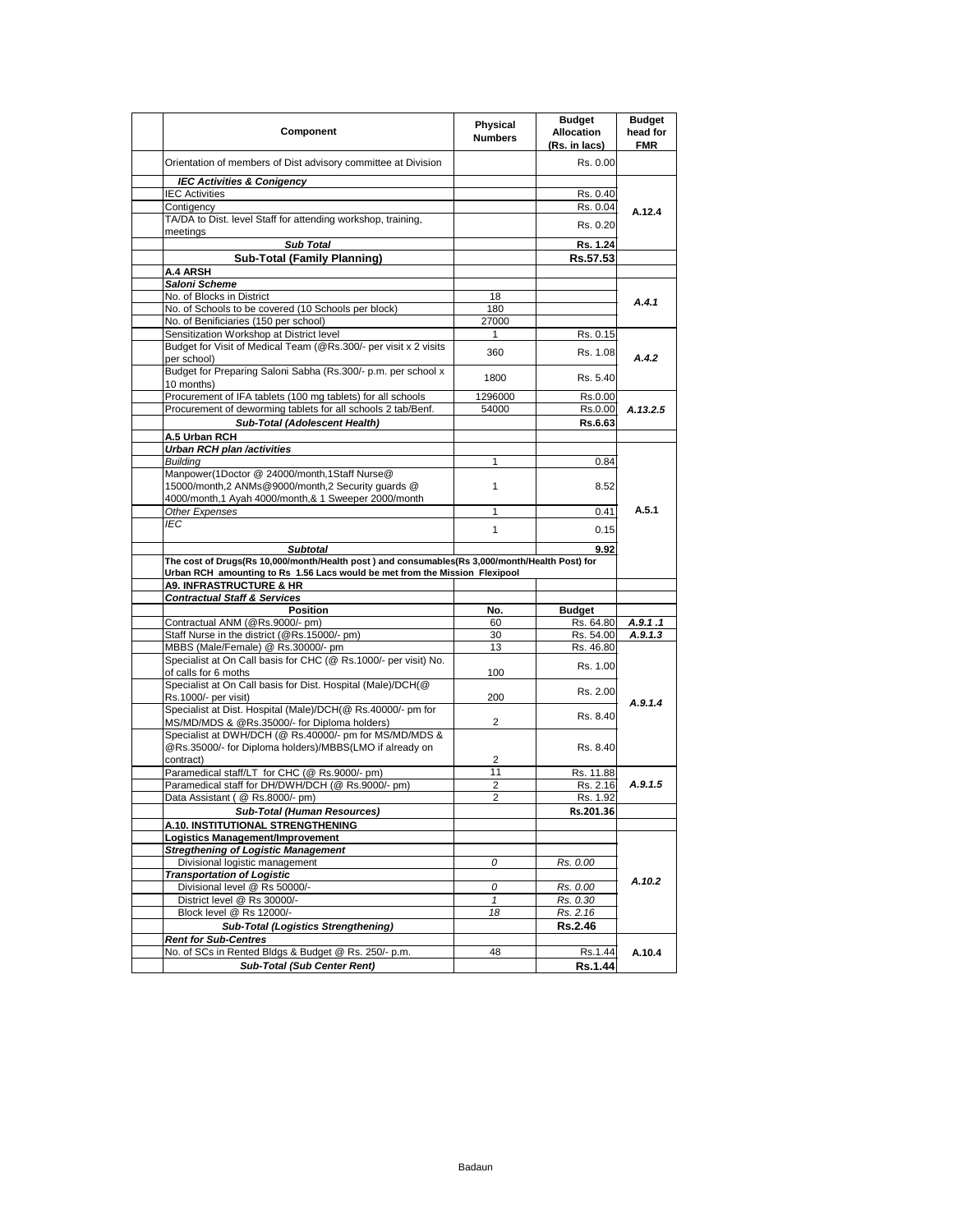| Component                                                                                             | Physical<br><b>Numbers</b> | <b>Budget</b><br>Allocation<br>(Rs. in lacs) | <b>Budget</b><br>head for<br><b>FMR</b> |
|-------------------------------------------------------------------------------------------------------|----------------------------|----------------------------------------------|-----------------------------------------|
| A.11 TRAINING                                                                                         |                            |                                              |                                         |
| <b>Training- Skill Birth Attendant</b>                                                                |                            |                                              |                                         |
| <b>Training at DWH/Combined Hosp</b>                                                                  |                            |                                              |                                         |
| Target at DWH                                                                                         | 36                         |                                              |                                         |
| No. of Particpants per batch                                                                          | 4                          |                                              |                                         |
| No. of Batches                                                                                        | 9                          | Rs.9.94                                      |                                         |
| New Site Stregthening at DWH                                                                          | $\overline{\phantom{a}}$   |                                              |                                         |
| Existing site stregthening                                                                            |                            | Rs.0.40                                      |                                         |
| Sub-Total (DWH-SBA)                                                                                   |                            | Rs.10.34                                     |                                         |
| Training at FRU/24X7                                                                                  |                            |                                              | A.11.3.1                                |
| Name of the selected Training Site FRU/24X7                                                           |                            |                                              |                                         |
| Target at FRU/24X7                                                                                    | $\overline{\phantom{a}}$   |                                              |                                         |
| No. of Particpants per batch<br>No. of Batches                                                        | ÷                          |                                              |                                         |
| New Site Stregthening at FRU                                                                          | $\overline{\phantom{a}}$   |                                              |                                         |
| Existing site stregthening                                                                            |                            |                                              |                                         |
| Sub-Total (FRU-SBA)                                                                                   |                            |                                              |                                         |
| <b>Sub-Total(SBA Training)</b>                                                                        |                            | <b>Rs.0.00</b><br>Rs.10.34                   |                                         |
| A.14 PROGRAM MANAGEMENT                                                                               |                            |                                              |                                         |
| Personal & Other Expense of Dist. PMU (Rs.94500/- pm)                                                 | 1                          | Rs.11.34                                     | A.14.2                                  |
| Operational Cost (Rs. 60000/- pm)                                                                     | 1                          | Rs.7.20                                      | A.14.4                                  |
| <b>Sub-Total (Program Management)</b>                                                                 |                            | Rs.18.54                                     |                                         |
| <b>Total for RCH Flexipool (Part A)</b>                                                               |                            | Rs.1,188.82                                  |                                         |
|                                                                                                       |                            |                                              |                                         |
| Part B - Mission Flexipool - Contract Contract Contract Contract Contract                             |                            | 22222222222                                  | -22222                                  |
|                                                                                                       |                            | <b>Budget</b>                                | Budget                                  |
| Component                                                                                             | Physical<br><b>Numbers</b> | Allocation                                   | head for                                |
|                                                                                                       |                            | (Rs. in lacs)                                | <b>FMR</b>                              |
| <b>ASHA Scheme:-</b>                                                                                  |                            |                                              | B.1                                     |
| Periodic Training for ASHAs<br><b>ASHA Support System</b>                                             |                            |                                              | B.1.1                                   |
| Replenishment of ASHA Kits & Budget (@ Rs. 500/- per kit*2 for                                        |                            |                                              |                                         |
| 95% ASHA)                                                                                             | 2369                       | Rs.0.00                                      | B.1.2                                   |
| Incentive to ASHAs (Avg. Rs.500/- p.m. for 85% ASHAs)                                                 | 2120                       | Rs.127.20                                    | B.1.3                                   |
| Award to ASHA (Rs.5000/- for 1 ASHA in each block)                                                    | 18                         | Rs.0.90                                      |                                         |
| Annual ASHA Sammelan (Rs.250/- per ASHA for 60% ASHAs)                                                | 1496                       | Rs.3.74                                      | B.1.1                                   |
| Mobility to ASHAs (Rs.30/- per ASHA for 95% ASHAs)                                                    | 2369                       | Rs.8.53                                      |                                         |
| Block level ASHA Payment Register (Rs.100/-per Register)                                              | 18                         | Rs.0.02                                      | B.18.3.2                                |
| Printing of Voucher Booklet for ASHA (Rs.25/-per Booklet)                                             | 2494                       | Rs.0.62                                      |                                         |
| Budget ASHA Mentoring Group (Rs.10,000/- per District)                                                | Quarterly<br>Meeting       | Rs.0.10                                      | B.1.1                                   |
| Sub-Total (ASHA Scheme):-                                                                             |                            | Rs.141.11                                    |                                         |
| <b>Untied Grant to Facilities</b>                                                                     |                            |                                              | <b>B.2</b>                              |
| No. of CHCs & Budget @ Rs.0.50 lacs per facility<br>No. of BPHCs & Budget @ Rs.0.50 lacs per facility | 11<br>9                    | Rs.5.50<br>Rs.4.50                           | B.2.1<br><b>B.2.2</b>                   |
| No. of APHCs & Budget @ Rs.0.25 lacs per facility                                                     | 48                         | Rs.12.00                                     | <b>B.2.2</b>                            |
| No. of Sub Centres & Budget @ Rs.0.10 lacs per facility                                               | 366                        | Rs.36.60                                     | B.2.3                                   |
| No.of VHSCs                                                                                           | 1069                       | Rs.0.00                                      |                                         |
| No.of Revenue Villages & Budget @Rs.0.10 lacs per R.Village                                           | 1681                       | Rs.168.10                                    | B.2.4                                   |
| <b>Sub-Total (Untied Grants)</b>                                                                      |                            | Rs.226.70                                    |                                         |
| <b>Annual Maintenance Grant to Facilities</b>                                                         |                            |                                              | <b>B.4</b>                              |
| No. of CHCs & Budget @ Rs.1.0 lacs per facility                                                       | 11                         | Rs.11.00                                     | B.4.1                                   |
| No. of BPHCs & Budget @ Rs.1.0 lacs per facility                                                      | 9                          | Rs.9.00                                      | B.4.2                                   |
| No. of APHCs & Budget @ Rs.0.50 lacs per facility                                                     | 34<br>279                  | Rs.17.00                                     | B.4.3                                   |
| No. of Sub Centres & Budget @ Rs.0.10 lacs per facility<br>Sub-Total (Annual Maintenance Grants)      |                            | Rs.27.90<br>Rs.64.90                         |                                         |
| <b>Funds to Rogi Kalyan Samitis</b>                                                                   |                            |                                              | B.6                                     |
| No. of District Hospitals & Funds @ Rs.5.0 lacs per facility                                          | $\overline{2}$             | Rs.10.00                                     | B.6.1                                   |
| No. of CHCs & Funds @ Rs.1.0 lacs per facility                                                        | 11                         | Rs.11.00                                     | B.6.2                                   |
| No. of BPHCs & Funds @ Rs.1.0 lacs per facility                                                       | 9                          | Rs.9.00                                      | B.6.3                                   |
| No. of APHCs & Funds @ Rs.1.00 lacs per facility                                                      | 48                         | Rs.48.00                                     | B.6.4                                   |
| <b>Sub-Total (Funds for RKS)</b>                                                                      |                            | Rs.78.00                                     |                                         |
| <b>Operationalisation of District Drug Warehouses</b>                                                 |                            |                                              |                                         |
| Contractual Staff (@Rs.2.94 lacs/yr)                                                                  | 1                          | Rs.2.94                                      | <b>B.21</b>                             |
| Contingency Expenses (@Rs.2.0 lacs/yr)<br>Sub-Total (Ope. of District Drug Warehouses)                | 1                          | Rs.2.00<br>Rs.4.94                           |                                         |
| <b>Mobility Support to DWH &amp; District Combined</b>                                                |                            |                                              |                                         |
| Hospital                                                                                              |                            |                                              | B.27.8                                  |
| Mobility Support to DWH/DCH @Rs.18000/- Per month.                                                    | 1                          | Rs.2.16                                      |                                         |
|                                                                                                       |                            |                                              |                                         |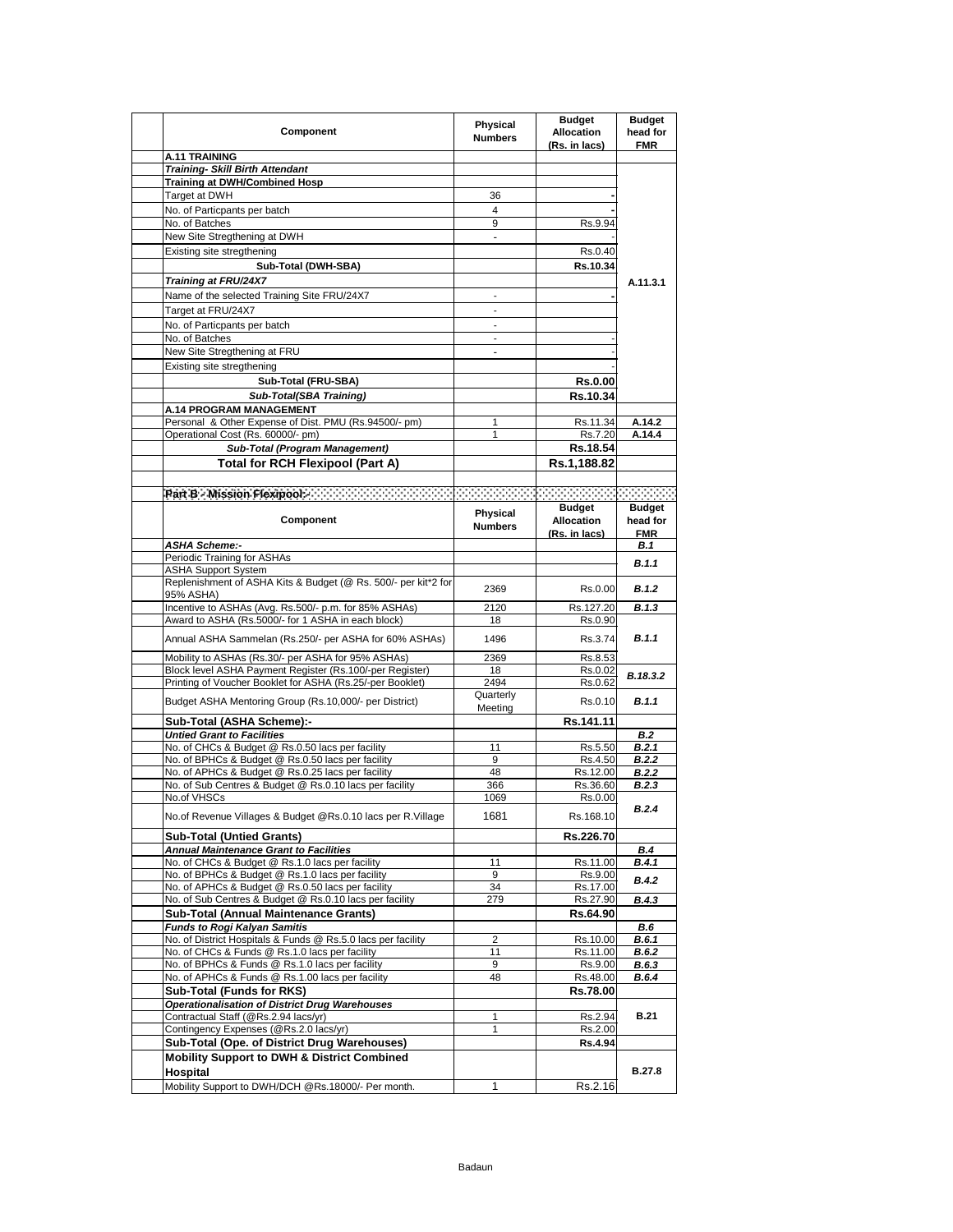|                                                                | Physical       | <b>Budget</b>     | <b>Budget</b> |
|----------------------------------------------------------------|----------------|-------------------|---------------|
| Component                                                      | <b>Numbers</b> | <b>Allocation</b> | head for      |
|                                                                |                | (Rs. in lacs)     | <b>FMR</b>    |
| Sub-Total (Funds for Mobility Support to DWH &                 |                | Rs.2.16           |               |
| DCH)                                                           |                |                   |               |
| Mobility Support for Monitoring & Supervision.                 |                |                   |               |
| Mobility Support to District Community Mobilizer (@Rs.800/-per |                |                   |               |
|                                                                | 1              | Rs.0.77           |               |
| day X 8 days/month)                                            |                |                   | B.18.3.2      |
| Mobility Support to District Account Manager (@Rs.800/-per     | 1              | Rs.0.58           |               |
| day $X$ 6 days/month)                                          |                |                   |               |
| Mobility Support to District Programme Manager (@Rs.800/-per   |                |                   |               |
| day X 8 days/month)                                            |                | Rs.0.00           |               |
|                                                                |                |                   |               |
| Sub-Total(Mobility Support for Monit. & Supervision)           |                | Rs.1.34           |               |
|                                                                |                |                   |               |
| <b>Supervision of ANM/ASHAs</b>                                |                |                   | B.18.3.2      |
| Vehicle for Mobility @Rs.18000/-month/block                    | 18             | Rs.38.88          |               |
| Sub-Total (Supervision of ANM/ASHAs)                           |                | Rs.38.88          |               |
|                                                                |                |                   |               |
| <b>Vehicle Support for Specialist</b>                          |                |                   | <b>B.27.8</b> |
| One Vehicle for 5 block level facility (@Rs.18000/-month)      | 3              | Rs 6.48           |               |
| Sub-Total (Vehicle Support for Specialist)                     |                | <b>Rs.6.48</b>    |               |
|                                                                |                |                   |               |
| <b>Diesel for Generator for District Hospitals</b>             |                |                   | <b>B.28</b>   |
| Diesel Support for generator (@Rs.1 lac per month)             | 2              | Rs.24.00          |               |
| Sub-Total (Diesel Support for District Hospital)               |                | Rs.24.00          |               |
| Diesel Support for Generator in Fully Functional               |                |                   |               |
|                                                                |                |                   |               |
| CHC.                                                           |                |                   |               |
| Diesel Support for Fully functional CHC (@Rs.35000/-per        |                |                   | <b>B.28</b>   |
| month)                                                         | 11             | Rs.46.20          |               |
| Diesel Support for CHC functional in BPHC building             |                |                   |               |
| (@Rs.13500/-per month)                                         | 9              | Rs 14.58          |               |
|                                                                |                |                   |               |
| Sub-Total (Diesel Support for fully functional CHCs)           |                | Rs.60.78          |               |
|                                                                |                |                   |               |
| Saas Bahu Sammelans (1 each at District)                       |                |                   |               |
| No. of Sammellans & Budget (@Rs. 1.50 lac. Per District)       | 1              | Rs.1.50           | B.7.1         |
| Sub-Total (Saas Bahu Sammelan)                                 |                | Rs.1.50           |               |
|                                                                |                |                   |               |
| Tehsil level Pradhan Sammelan                                  |                |                   | B.8.2         |
| No. of Sammelans & Budget (@Rs.40,000 per Sammelan)            | 6              | Rs.2.40           |               |
| Sub-Total (Tehsil level Pradhan Sammelan)                      |                | Rs.2.40           |               |
| Organization of Swasthya Mela                                  |                |                   |               |
|                                                                |                |                   |               |
| Organization of S.Mela @Rs.20000/- Mela/Month at each block.   | 18             | Rs.43.20          | <b>B.10.1</b> |
|                                                                |                |                   |               |
| Sub-Total (Swasthya Mela)                                      |                | Rs.43.20          |               |
| <b>Concurrent Audit</b>                                        |                |                   |               |
| Budget @ Rs. 4000/- per month for 12 months                    | 1              | Rs.0.48           | B.27.5        |
|                                                                |                |                   |               |
| <b>Sub-Total (Concurrent Audit)</b>                            |                | <b>Rs.0.48</b>    |               |
| Health Management Information System (HMIS):-                  |                |                   |               |
| Hiring of Vehicle for District HMIS Nodal Officer (@Rs.800/-   |                |                   |               |
| Visit)                                                         | 6              | Rs.0.58           |               |
| Mobility Support for Block HMIS Nodal Officer (@Rs.600/-       |                |                   |               |
|                                                                | 18             | Rs.1.30           | <b>B.21</b>   |
| month)                                                         |                |                   |               |
| Internet Connectivity @Rs.400/- per month/computer             | 20             | Rs.0.96           |               |
| Consumables & Stationary for Computer, printer (Rs.400/-per    | 20             | Rs.0.96           |               |
| month/facility)                                                |                |                   |               |
| Sub-Total (HMIS)                                               |                | Rs.3.79           |               |
| <b>Programme Management:-</b>                                  |                |                   |               |
|                                                                |                |                   |               |
| <b>Expenses at Additional Director level:-</b>                 |                |                   |               |
| Mobility @Rs.2500/-per District per Month.                     | 0              | Rs.0.00           |               |
| Contingency Expenses @Rs.5000/- month.                         | 0              | Rs.0.00           | B.27.6        |
|                                                                |                |                   |               |
| Sub-Total (Exp.at Addl.Director level)-                        |                | Rs.0.00           |               |
|                                                                |                |                   |               |
| <b>Operational Cost for Block Project Management Unit</b>      |                |                   |               |
| Honoraria to Block Data Assistant @Rs.8000/-Per Month          | 18             | Rs.17.28          | B.27.1        |
|                                                                |                |                   |               |
| Communication support to Block Program Manager @Rs.500/-       | 18             | Rs.1.08           |               |
| P.M.                                                           |                |                   |               |
| Sub-Total (Operational Cost for BPMU)                          |                | Rs.18.36          |               |
| <b>Provision of Contractual Staff (AYUSH)</b>                  |                |                   |               |
| Position                                                       | No.            | Budget            |               |
| ISM Lady Doctors (@ Rs.24,000/- per month)                     |                |                   |               |
|                                                                | 17             | Rs.100.08         | B.14.4        |
| AYUSH Doctors (@ Rs.24,000/- per month)                        | 29             |                   |               |
| AYUSH Pharmacists (@ Rs.9,000/- per month)                     | 17             | Rs.10.71          | B.14.1        |
| Sub-Total (Contractual Staff - AYUSH)                          |                | Rs.110.79         |               |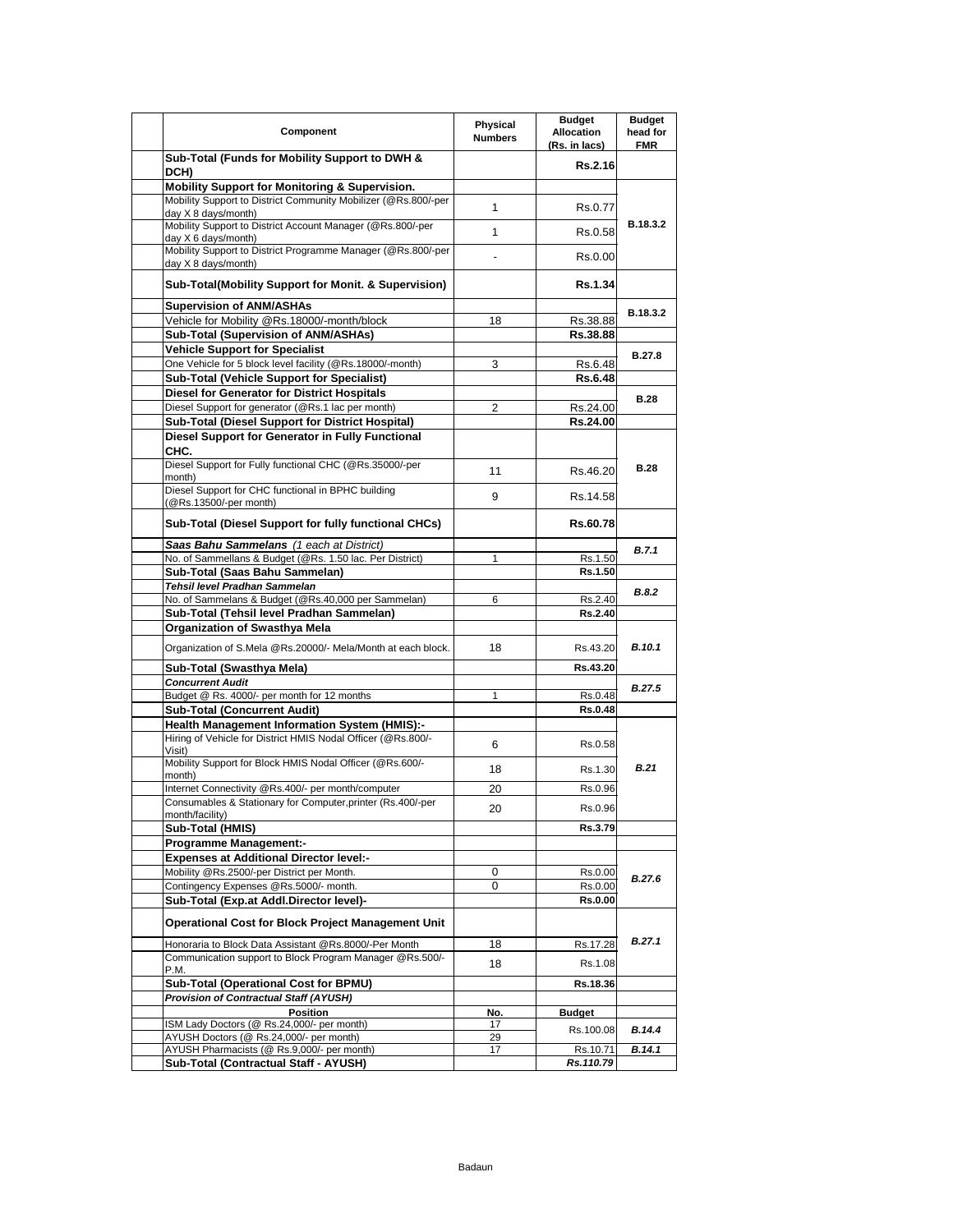|     | Component                                                                                                                                                                                                                                                                           | Physical<br><b>Numbers</b>     | <b>Budget</b><br><b>Allocation</b><br>(Rs. in lacs) | <b>Budget</b><br>head for<br><b>FMR</b> |
|-----|-------------------------------------------------------------------------------------------------------------------------------------------------------------------------------------------------------------------------------------------------------------------------------------|--------------------------------|-----------------------------------------------------|-----------------------------------------|
|     | Integrated Skill Refresher Training for ANM & LHV.                                                                                                                                                                                                                                  |                                |                                                     |                                         |
|     | Total Work load for the year                                                                                                                                                                                                                                                        | 128                            |                                                     | B.16.3.1                                |
|     | Total no. of Proposed Batches & Budget @Rs.165950/- per<br>batch.                                                                                                                                                                                                                   | 8                              | Rs. 13.28                                           |                                         |
|     | Sub-Total (Integrated skill training for ANM/LHV)                                                                                                                                                                                                                                   |                                | Rs.13.28                                            |                                         |
|     | Infrastructure & Manpower for UIP                                                                                                                                                                                                                                                   |                                |                                                     |                                         |
|     | Mobile Workshop at Regional Depot @Rs.4 Lac.                                                                                                                                                                                                                                        | 0                              | Rs.0.00                                             |                                         |
|     | Renovation & Electrification of WIC/WIF                                                                                                                                                                                                                                             | 0                              | Rs.0.00                                             |                                         |
|     | Expansion of Cold Chain Store at Regional/Divisional Depo                                                                                                                                                                                                                           | 0                              | Rs.0.00                                             | B.26.5                                  |
|     | Expansion of Cold Chain Workshop @Rs.50000/-year/District.                                                                                                                                                                                                                          | 1                              | Rs.0.50                                             |                                         |
|     | Mobility Support to Block (1 Vehicle @Rs.800/-per block for 6<br>days in a month for 12 months)                                                                                                                                                                                     | 18                             | Rs.10.37                                            |                                         |
|     | IVRS System for Tracking of Beneficiaries.                                                                                                                                                                                                                                          |                                | Rs.0.00                                             | B.18.3.2                                |
|     | Sub - Total (Infrasturcture & Manpower for UIP)                                                                                                                                                                                                                                     |                                | Rs.10.87                                            |                                         |
|     | 医克罗克氏病 医马克氏病 医马克氏病 医阿克里克氏试验检                                                                                                                                                                                                                                                        |                                |                                                     | in Britannia                            |
|     |                                                                                                                                                                                                                                                                                     |                                |                                                     |                                         |
| SI. | Component                                                                                                                                                                                                                                                                           | Physical<br><b>Numbers</b>     | <b>Budget</b><br><b>Allocation</b><br>(Rs. in lacs) |                                         |
|     | Routine Immunization (Part C) <b>State Contains a State Inc.</b>                                                                                                                                                                                                                    |                                |                                                     |                                         |
|     | Total Number of Immunization Sessions to be organized in the<br>District                                                                                                                                                                                                            | 30636<br>Sessions/Year         |                                                     |                                         |
|     | Mobility support for supervision: Supervisory visits by district<br>level officers for monitoring and supervision of RI @ Rs 50000<br>/District for district level officers (this includes POL and<br>maintenance) per year                                                         | 1                              | Rs.0.50                                             |                                         |
|     | Alternate Vaccine delivery @ Rs 50/- sessionx 3 months(April-<br>June10) +2 Vehicles /Blocks for 8 days /month for 9 months<br>(July10-March 11)                                                                                                                                    | 30636<br>Sessions/Year         | Rs.15.32                                            |                                         |
|     | Focus on Urban slum & underserved areasHiring an ANM @<br>Rs.300/session for four sessions/month/slum of 10000<br>population and Rs.200/- per month as contingency per slum of<br>i.e. total expense of Rs. 1400/- per month per slum of 10000<br>population                        | $\mathbf 0$                    | Rs.0.00                                             |                                         |
|     | Mobilization of children by ASHA /RI Mobilizer @ Rs 150/- per<br>session                                                                                                                                                                                                            | 30636<br>Sessions/Year         | Rs.45.95                                            |                                         |
|     | Support for Computer Assistant for RI reporting (with annual<br>increment of 10% wef from 2010-11Districts @ Rs 8000- 10,000<br>p.m                                                                                                                                                 | 1                              | Rs.1.06                                             |                                         |
|     | Printing and dissemination of tally sheets, monitoring forms,<br>etc. @ Rs 1 /beneficiary                                                                                                                                                                                           | 121938<br><b>Benefiaceries</b> | Rs.1.22                                             |                                         |
|     | Quarterly Review & feedback meeting exclusive for RI at district<br>level with one Block MOIC, ICDS CDPO and other stakeholders<br>stakeholders @ Rs 100/- per participant for meeting expenses<br>(lunch, organizational expenses)                                                 | 54                             | Rs.0.22                                             |                                         |
|     | Quarterly Review Meetings at Block level Quarterly Review &<br>feedback meeting for exclusive for RI at Block level @Rs 50/-<br>ppas honorarium for ASHA (travel) and Rs 25 /-person at the<br>disposal of MOIC for meeting expenses(refreshments, stationary<br>and Misc expences) | 2921                           | Rs.3.95                                             |                                         |
|     | District level orientation training for 2 days of ANM, Multipurpose<br>Health worker @ Rs67300/batch with 20 participants in each<br>batch                                                                                                                                          | 2 Batch                        | Rs.1.35                                             |                                         |
|     | One day cold chain handelers training for block level cold chain<br>handlers @ Rs. 26,000 per batch and Rs. 3000 for obsever<br>nominated by State level                                                                                                                            | 1Batch                         | Rs.0.29                                             |                                         |
|     | One day Training of block level data handlers by DIO and<br>District Cold chain Officer to train about the reporting formats of<br>Immunization and NRHM Rs 300/Participant/Block                                                                                                   | 18                             | Rs.0.05                                             |                                         |
|     | Microplanning at SC levelRs 100/- per subcentre (meeting at<br>block level, logistic)                                                                                                                                                                                               | 366                            | Rs.0.37                                             |                                         |
|     | Microplanning at Block & District levelFor consolidation of<br>microplan at PHC/CHC level @ Rs 1000/- block & at district<br>level @ Rs 2000/- per district                                                                                                                         | 1District & 18<br><b>Block</b> | Rs.0.20                                             |                                         |
|     | Consumables for computer including provision for internet<br>access for RIMSRs 400/- Month / Districts                                                                                                                                                                              | 1                              | Rs.0.05                                             |                                         |
|     | Red/Black Plastic bags etc, 2 bags per session @ Rs. 2/Bag                                                                                                                                                                                                                          | 30636<br>Sessions/Year         | Rs.1.45                                             |                                         |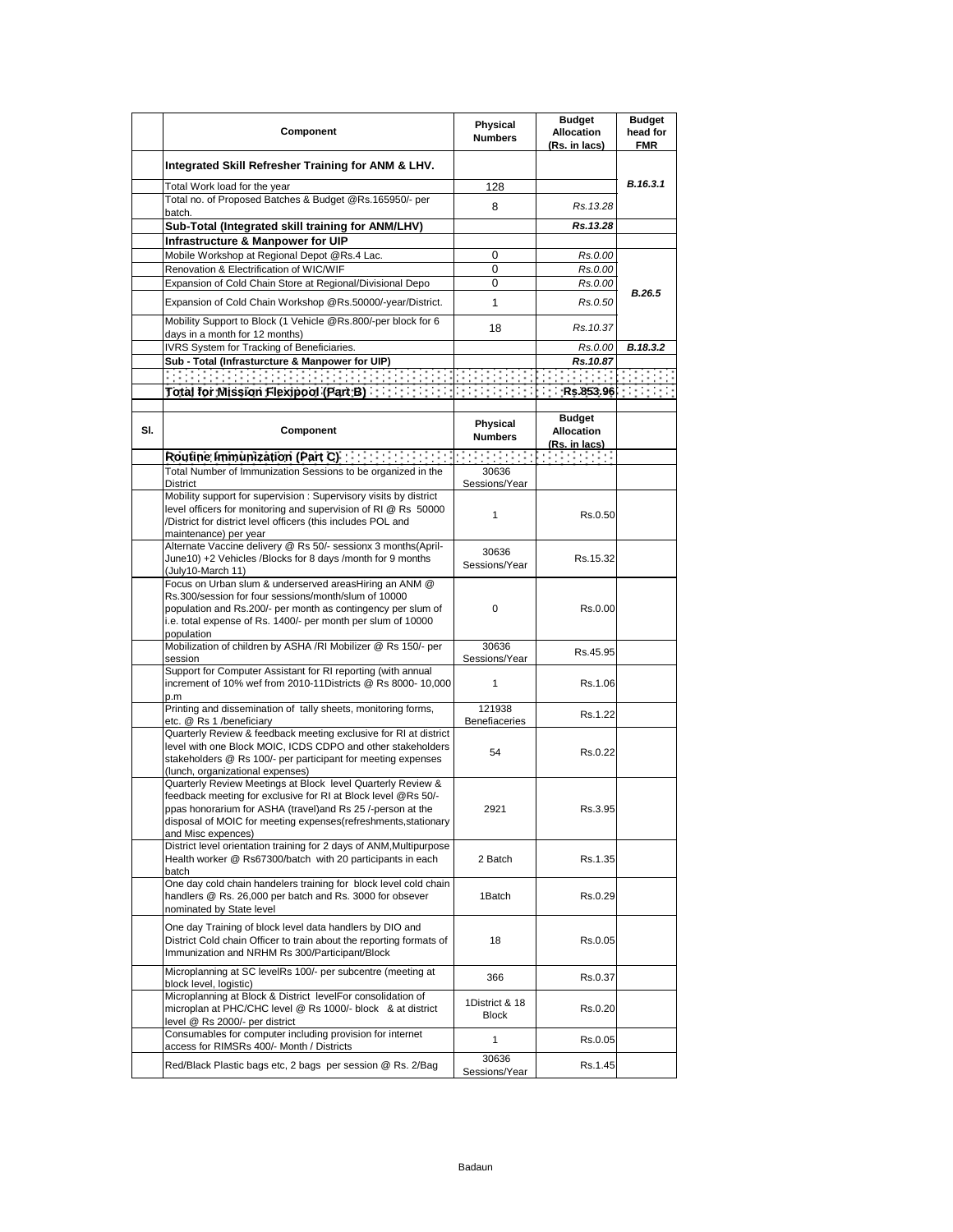|         | Component                                                                                                                                                           | Physical<br><b>Numbers</b>     | <b>Budget</b><br><b>Allocation</b><br>(Rs. in lacs) | <b>Budget</b><br>head for<br><b>FMR</b>        |
|---------|---------------------------------------------------------------------------------------------------------------------------------------------------------------------|--------------------------------|-----------------------------------------------------|------------------------------------------------|
|         | Purchase of Bleach/Hypochlorite solution for cold chain points                                                                                                      | 21 Vaccine<br>storage points   | Rs.0.10                                             |                                                |
|         | Purchase of Twin bucket Rs 400 per PHC/CHC per year                                                                                                                 | 21 Vaccine<br>storage points   | Rs.0.08                                             |                                                |
|         | Funds for purchase of small polythene zipper bags to keep<br>vaccines in the vaccine carriers Rs. 0.5/polythene bag X total<br>number of sessions/year +10% wastage | 30636<br>Sessions/Year         | Rs.0.18                                             |                                                |
|         | Funds for preparing disposal pit for disposal of sharp<br>immunization waste. Rs. 3500/pit with 50% pits                                                            | 11 Pits                        | Rs.0.37                                             |                                                |
|         | <b>RI</b> subtotal<br>Cold Chain maintenance                                                                                                                        |                                | Rs.72.71                                            |                                                |
|         | Cold chain maintenance@Rs 500/Block & Rs<br>10,000/District/Year                                                                                                    | 1District & 18<br><b>Block</b> | Rs.0.40                                             |                                                |
|         | POL for vaccine delivery from State to District and from district<br>to PHC/CHCs @ Rs. 100000/- district/Year)                                                      | 1District                      | Rs.1.00                                             |                                                |
|         | <b>Subtotal Cold Chain</b>                                                                                                                                          |                                | Rs.1.40                                             |                                                |
|         | <b>Total Part C</b>                                                                                                                                                 |                                | Rs.74.11                                            |                                                |
|         | Part D - National Program                                                                                                                                           |                                |                                                     |                                                |
| 1. NPCB |                                                                                                                                                                     |                                |                                                     |                                                |
| SI.     | Component                                                                                                                                                           | Physical<br><b>Numbers</b>     | <b>Budget</b><br><b>Allocation</b><br>(Rs. in lacs) | <b>Budget</b><br><b>Head for</b><br><b>FMR</b> |
| 1.1     | Govt Sector 30% of Tot. Trgt @531/cat.oprt.(IOL)                                                                                                                    | 1642                           | 871902                                              |                                                |
| 1.2     | NGO Sector 20% of Tot Trgt @ 656/Cat. Oprt.(IOL)                                                                                                                    | 1095                           | 718320                                              |                                                |
| 1.3     | Pvt. Sector 50% of Tot trgt.                                                                                                                                        | 2736<br>5473                   | 0<br>1590222                                        |                                                |
| 2       | Sub Total<br>SES (Free Spec. to Children) @ of 100/-Spec                                                                                                            | 570                            | $\Omega$                                            |                                                |
| 3       | Vision Centre @ 50,000/Centre Equipment                                                                                                                             | 1 Govt/NGO                     | 50000                                               |                                                |
| 4       | Operations other than Cataract                                                                                                                                      | 90                             | 90000                                               |                                                |
| 5       | Eye Collection @ 500/Cornea.                                                                                                                                        | $\mathbf 0$                    | 0                                                   |                                                |
|         | Total allocated for the District in Rs.                                                                                                                             | 6133                           | 1730222                                             |                                                |
|         | 2. RNTCP(GFATM)                                                                                                                                                     |                                |                                                     |                                                |
|         |                                                                                                                                                                     |                                |                                                     |                                                |
| SI.     | Component                                                                                                                                                           | Physical<br><b>Numbers</b>     | <b>Budget</b><br><b>Allocation</b><br>(Rs. in lacs) | <b>Budget</b><br><b>Head for</b><br><b>FMR</b> |
|         | 1 CIVIL WORKS                                                                                                                                                       |                                | 24400                                               |                                                |
|         | 2 LABORATORY MATERIALS<br>3 HONERARIUM                                                                                                                              |                                | 256000<br>373407                                    |                                                |
|         | 4 IEC/PUBLICITY                                                                                                                                                     |                                | 163550                                              |                                                |
|         | 5 EQUIPMENT MAINTENANCE                                                                                                                                             |                                | 68400                                               |                                                |
|         | 6 TRAINING<br>7 POL & VEHICLE MAINTENANCE                                                                                                                           |                                | 95120<br>60000                                      |                                                |
|         | 8 VEHICLE HIRING CHARGES                                                                                                                                            |                                | 207000                                              |                                                |
|         | 9 NGO/PP SUPPORT<br>10 MISCELLANEOUS EXPENSES                                                                                                                       |                                | 298200                                              |                                                |
|         | 11 CONTRACTUAL SERVICES                                                                                                                                             |                                | 168000<br>1821000                                   |                                                |
|         | 12 PRINTING                                                                                                                                                         |                                | 108000                                              |                                                |
|         | 13 RESEARCH & STUDIES<br>14 MEDICAL COLLEGES                                                                                                                        |                                |                                                     |                                                |
|         | 15 PROCUREMENT OF VEHICLES                                                                                                                                          |                                | 0                                                   |                                                |
|         | 16 PROCUREMENT OF EQUIPMENT                                                                                                                                         |                                |                                                     |                                                |
|         | Sub-TOTAL                                                                                                                                                           |                                | 3643077<br>3643077                                  |                                                |
|         | <b>Grand Total</b>                                                                                                                                                  |                                |                                                     |                                                |
| 3. NLEP | <b>Activities</b>                                                                                                                                                   | Physical                       | <b>Financial</b>                                    |                                                |
|         |                                                                                                                                                                     | <b>Targets</b>                 | Allocation                                          |                                                |
|         | 1 Contractual Services- Driver                                                                                                                                      |                                |                                                     |                                                |
|         | Remuneration @ Rs. 7,000/= P.M.<br>Sub total                                                                                                                        |                                | 0<br>0                                              |                                                |
| 2       | <b>Office Maintenance</b>                                                                                                                                           |                                |                                                     |                                                |
|         | Telephone/Fax/Internet @ Rs. 15,000/= P.A.                                                                                                                          |                                | 15000                                               |                                                |
|         | Office Operation & Maintenance @ Rs. 18,000/= P.A.                                                                                                                  |                                | 18000                                               |                                                |
|         | Consum-ables Stationery @ Rs. 24,000 P.A.<br>Maintenance of Office Equipment & Furniture etc.                                                                       |                                | 24000<br>15000                                      |                                                |
|         | Sub total                                                                                                                                                           |                                | 72000                                               |                                                |
|         | 3 Mobility-                                                                                                                                                         |                                |                                                     |                                                |
|         | Vehicle operation / hiring of 1 Vehicle @ Rs 75000 P.A.<br>Sub total                                                                                                |                                | 75000<br>75000                                      |                                                |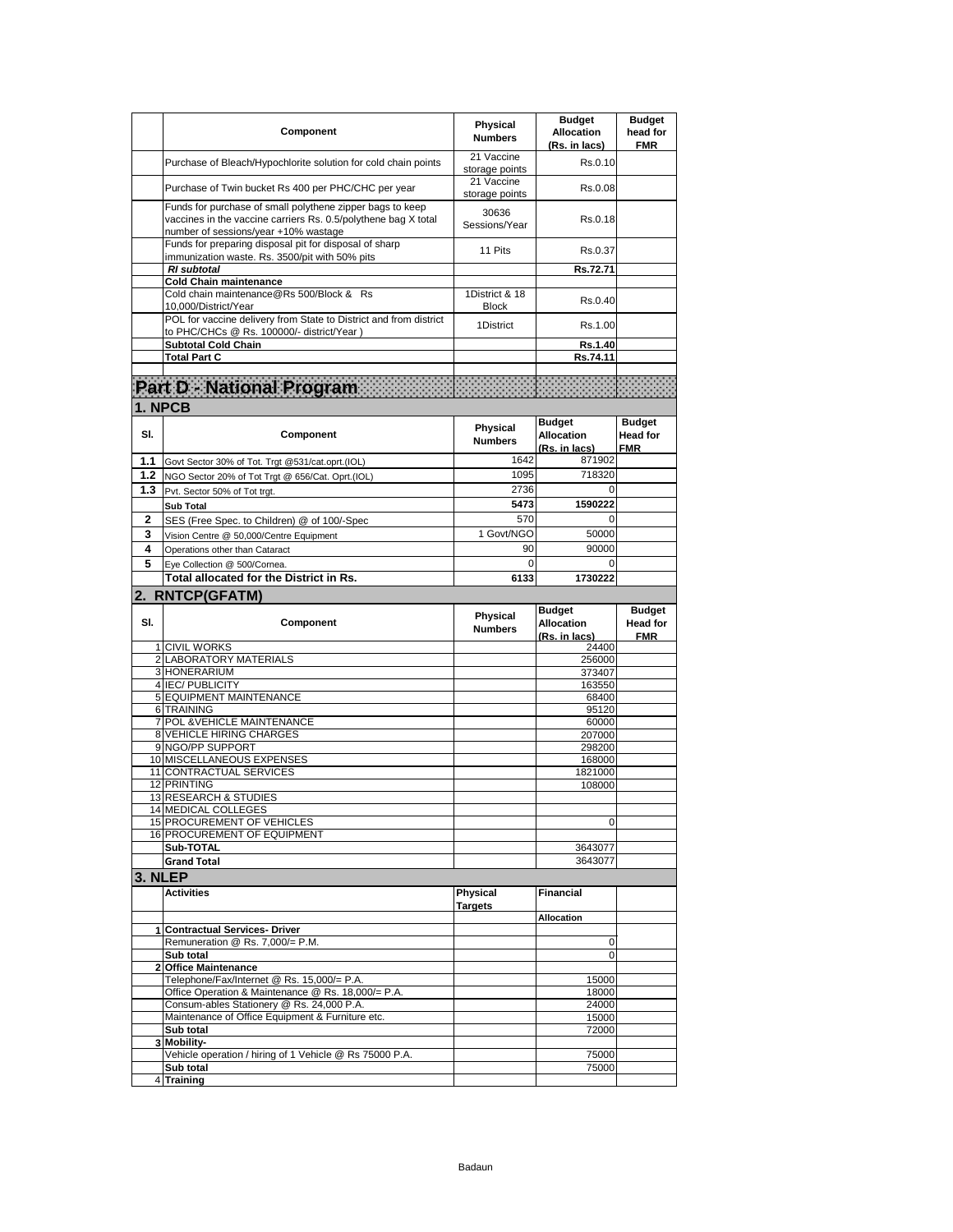|                   | Component                                                                                         | Physical<br><b>Numbers</b> | <b>Budget</b><br><b>Allocation</b><br>(Rs. in lacs) | Budget<br>head for<br><b>FMR</b>        |
|-------------------|---------------------------------------------------------------------------------------------------|----------------------------|-----------------------------------------------------|-----------------------------------------|
|                   | 4 Days' Training of newly recruited Medical Officers @ Rs<br>28,000 per batch of 30 trainees      | 15                         | 14000                                               |                                         |
|                   | 3 Days' Training of newly recruited Health Workers @ Rs                                           | 0                          | 0                                                   |                                         |
|                   | 24,000 per batch of 30 trainees<br>2 Days' Refresher Training of Medical Officers @ Rs 16,000 per |                            |                                                     |                                         |
|                   | batch of 30 trainees<br>2 Days' Refresher Training of Health Workers @ Rs 16,000 per              | 30                         |                                                     |                                         |
|                   | batch of 30 trainees<br>Sub total                                                                 | 60                         | 48000<br>62000                                      |                                         |
|                   | 5 Procurement                                                                                     |                            |                                                     |                                         |
|                   | Supportive medicines and other items for patients @ Rs39 per<br>patient under treatment           |                            | 9200                                                |                                         |
|                   | Splints, Crutches, Items for Deformity Patients Rs. 15/= per                                      |                            |                                                     |                                         |
|                   | patient under treatment<br>Patient Welfare Rs. 26/= per patient under treatment                   |                            | 4000<br>6000                                        |                                         |
|                   | Printing of forms @ Rs. 39/= per patient under treatment                                          |                            | 9200                                                |                                         |
|                   | Sub total                                                                                         |                            | 28400                                               |                                         |
|                   | <b>6 IEC Activities</b><br>Rallies @ Rs. 5,000/= each                                             | 2                          | 10000                                               |                                         |
|                   | School Quiz @ Rs. 1000/= each                                                                     | 10                         | 10000                                               |                                         |
|                   | IPC workshops of ASHA @ Rs. 5000/= each                                                           | 2                          | 10000                                               |                                         |
|                   | Health Mela in local festivals, Melas etc. @ Rs. 5,000/= each                                     |                            | 5000                                                |                                         |
|                   | Sub total                                                                                         |                            | 35000                                               |                                         |
|                   | 7 Urban Leprosy Project<br><b>Supportive Medicines</b>                                            |                            |                                                     |                                         |
|                   | Monitoring & Supervision                                                                          |                            |                                                     |                                         |
|                   | MDT delivery & follow-up services                                                                 |                            |                                                     |                                         |
|                   | Sub total                                                                                         |                            | 0                                                   |                                         |
|                   | 8 Incentive to Ashas                                                                              |                            | 23000                                               |                                         |
|                   | 9 Review Meetings<br>10 Disability Prevention & Medical Rehabilitation                            |                            | 18000                                               |                                         |
|                   | Screening Camp for selection of RCS patients                                                      |                            | 0                                                   |                                         |
|                   | Screening Camp - miscellaneous expenses                                                           |                            | 0                                                   |                                         |
|                   | Screening Camp- Self Care Kits & patient Welfare items                                            |                            | 0                                                   |                                         |
|                   | Sub total<br>11 Cash Assistance                                                                   |                            | $\Omega$                                            |                                         |
|                   | Cash assistance- POL for Vehicle                                                                  |                            | 20000                                               |                                         |
|                   | Cash assistance- TA DA for Leprosy Staff                                                          |                            | 40000                                               |                                         |
|                   | Sub total                                                                                         |                            | 60000                                               |                                         |
|                   | <b>Grand Total</b>                                                                                |                            | 373400                                              |                                         |
|                   | 4. NVBDCP                                                                                         |                            |                                                     |                                         |
| <b>S1.</b><br>No. | <b>Activity Proposed</b>                                                                          | Physical<br><b>Numbers</b> | Budget<br>Allocation (Rs.<br>In lacs)               | <b>Budget</b><br>head for<br><b>FMR</b> |
|                   | 1 DBS (Domestic Budgetary Support)                                                                |                            |                                                     |                                         |
|                   | 1.1 Malaria                                                                                       |                            |                                                     |                                         |
|                   | Incentive to ASHA                                                                                 |                            | 750000                                              |                                         |
|                   | Training                                                                                          |                            | 58500                                               |                                         |
|                   | Monitoring & Supervision                                                                          |                            | 50000                                               |                                         |
|                   | BCC/IEC Anti Malaria Month                                                                        |                            | 40000                                               |                                         |
|                   | Malaria: Total                                                                                    |                            | 148500                                              |                                         |
|                   | 1.2 Elimination of Lymphatic Filarisis                                                            |                            |                                                     |                                         |
|                   | Training of MO's                                                                                  |                            | 18522.5                                             |                                         |
|                   | Training of Paramedical / Supervisor                                                              |                            | 55567.5                                             |                                         |
|                   | Night Survey                                                                                      |                            | 47000                                               |                                         |
|                   | POL/Mobility                                                                                      |                            | 33000                                               |                                         |
|                   | Training of drug Disrtibuters                                                                     |                            | 123528                                              |                                         |
|                   | Honorarium of drug distributers                                                                   |                            | 344849                                              |                                         |
|                   | Honorrium of Supervisors                                                                          |                            | 40326                                               |                                         |
|                   | <b>Morbity Management</b>                                                                         |                            | 35000                                               |                                         |
|                   | Inter Sectoral Conver. & social mobilization in Ly.                                               |                            | 92000                                               |                                         |
|                   | Filariasis from malaria BCC/IEC                                                                   |                            |                                                     |                                         |
|                   | Filaria : Total                                                                                   |                            | 789793                                              |                                         |
|                   | 1.3 Dengue/ Chikungunya                                                                           |                            |                                                     |                                         |
|                   | Apex Referral Lab                                                                                 |                            |                                                     |                                         |
|                   | sentinel surveillance Hospital                                                                    |                            |                                                     |                                         |
|                   | Epidemic Preparedness & rapid response                                                            |                            |                                                     |                                         |